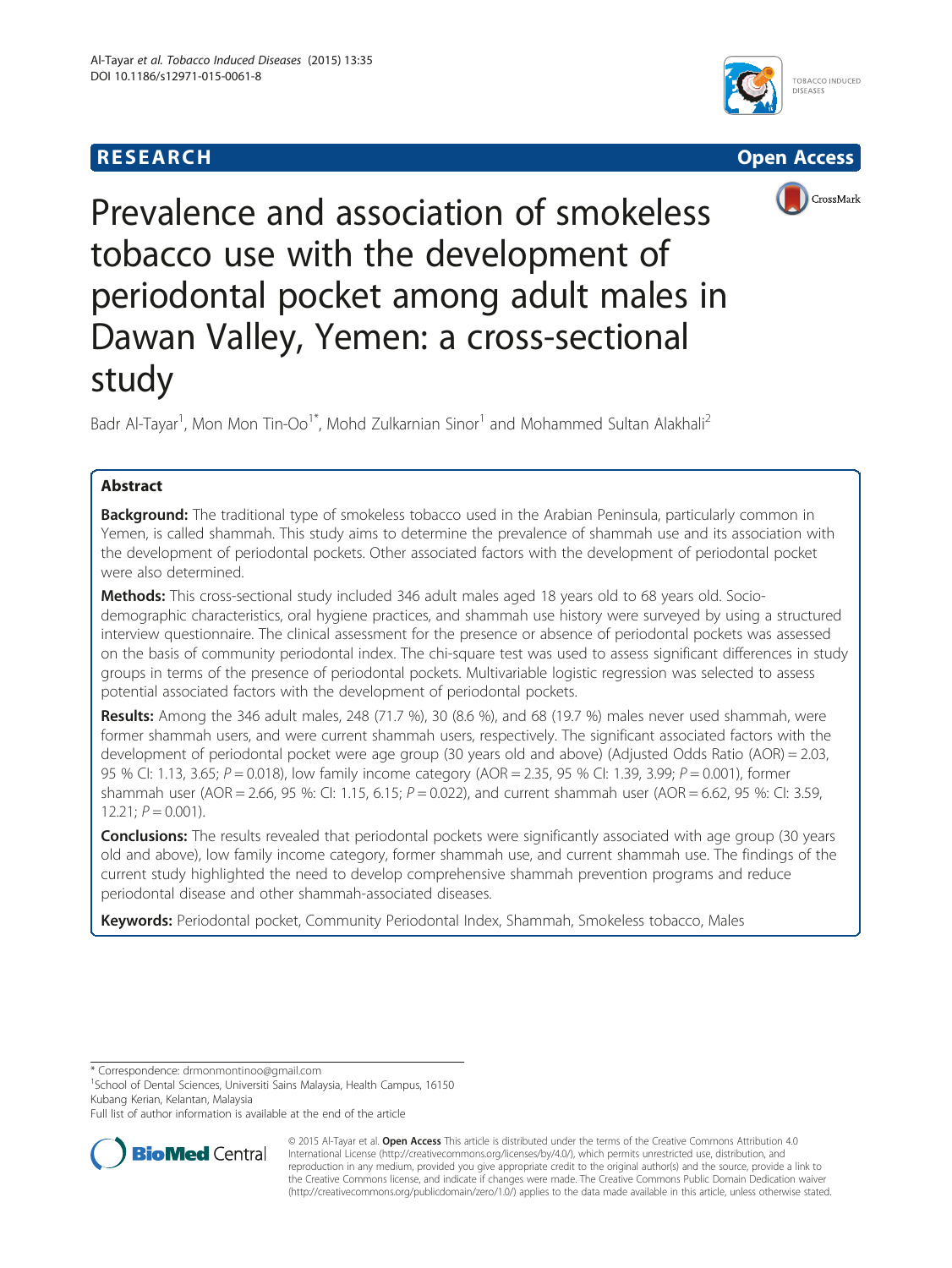## Background

Although tobacco cigarette smoking seems common worldwide, smokeless tobacco (SLT) is widely used in various forms, such as in tobacco chewing and snuffing [[1\]](#page-6-0). Studies in South Asia and Southeast Asia have identified that the use of SLT in these regions is similar to betel quid chewing [[2\]](#page-6-0) and snuff-dipping or snus habits in the United States and Scandinavia [\[3](#page-6-0)]. The traditional type of SLT used in the Arabian Peninsula, including Yemen and several parts of the Kingdom of Saudi Arabia and Algeria, is known as shammah [\[4](#page-6-0)–[6\]](#page-6-0).

Shammah is a snuff-dipping form of SLT prepared by mixing powdered tobacco, calcium oxide, ash, black pepper, oils, and flavors [[7\]](#page-6-0). This form of SLT is available in several varieties and is grouped according to color and composition. Some forms of shammah are used as white, black, and gray powder [\[5](#page-6-0)]. The gray powder is locally known as toombak and is the most commonly used form in South Yemen. Toombak is composed of powdered tobacco leaf and ash.

To date, few studies have been conducted on the prevalence of shammah use in the Arabian Peninsula. Most of these studies focused on the prevalence of shammah use among adolescents rather than among adults [\[8](#page-6-0), [9](#page-6-0)]. In Yemen, a cross-sectional study was conducted on adult outpatients aged 18 years old and older. These outpatients visited dental clinics at the Al-Thawra Modern General Hospital in Sana'a, Yemen. The study results showed that 4.4 % of the participants (23 patients out of 520 patients) were shammah users [\[10\]](#page-6-0).

SLT use may cause cancer of the head and neck [\[11](#page-6-0)], pancreas [[12\]](#page-6-0), and oral diseases such as periodontal disease and mucosal lesions [[13, 14\]](#page-6-0). Periodontal disease is a condition resulting from a complex interaction of many factors, such as age [\[15\]](#page-6-0), socioeconomic status [[16\]](#page-6-0), oral hygiene practice [[17\]](#page-6-0), and SLT use [[18](#page-6-0)]. These factors may affect the progression of periodontal disease. However, bacterial plaque is considered the primary etiological factor [[19\]](#page-6-0).

The mechanisms in which tobacco use contributes to the pathogenesis of periodontitis are not yet clearly understood. However, the fundamental mechanisms leading to the development of chronic periodontitis are closely related to the dynamics of the immune and inflammatory responses of the host to the periodontal pathogens in the dental biofilm immunoregulator controlling the T helper 1/ T helper 2 cytokine profiles in a periodontal disease [\[20](#page-6-0)].

Immune and inflammatory responses are important for understanding the pathogenesis of periodontal diseases, and these responses are orchestrated by a number of either intrinsic or induced host-related factors [\[21\]](#page-6-0). A balance between microbial virulence factors and host response exists under normal circumstances. Accordingly,

tissue homeostasis is maintained as long as this balance is preserved. The balance between microbial virulence factors and host response in periodontitis is impaired in favor of microbial challenge. Tobacco is an environmental factor that interacts with the host cells and affects the inflammatory responses to this microbial challenge [[22\]](#page-6-0). The toxic components of tobacco (mainly nicotine) may also directly or indirectly cause the deterioration of periodontal tissues.

Nicotine, a major component and the most pharmacologically active agent of tobacco, is likely a significant factor in the exacerbation of periodontal diseases with an increase in pocket depths, loss of periodontal attachment and alveolar bone, and high rate of tooth loss [\[16](#page-6-0)]. Previous studies have shown that oral SLT use is associated with gingival and periodontal effects, such as gingival recession [[23](#page-6-0)], gingivitis [[9\]](#page-6-0), and interproximal attachment loss [\[18](#page-6-0)]. However, the relationship between SLT use and generalized periodontal conditions has not been definitively demonstrated [[24\]](#page-6-0). Furthermore, other studies have revealed that SLT is not associated with periodontal disease [\[9](#page-6-0), [25](#page-6-0)].

Nonetheless, studies on SLT affecting adult periodontal health, particularly shammah use, have been rarely performed. For the current study, we hypothesize that shammah use is associated with development of periodontal pockets. Therefore, this study aims to improve our understanding of the effect of shammah use on oral health among adult males in Yemen.

## **Methods**

## Study design and area

A cross-sectional study was conducted from June 2014 to November 2014. A total of 346 participants aged 18 years old to 68 years old were invited to Al-Ebtesammah Dental Clinic in Dawan Valley, Yemen. Dawan Valley is a district of Hadhramout Province located in the eastern part of the Republic of Yemen in the Arabian Sea coast.

#### Inclusion and exclusion criteria

Yemeni males aged 18 years old and older with at least two intact natural teeth were included in this study. Smokers, khat leaf chewers, individuals diagnosed with diabetic mellitus, blood dyscrasia, immunodeficiency diseases, mental disorders, and hearing impairment, as well as individuals undergoing periodontal treatment procedures and consuming drugs affecting periodontal status, were excluded from this study.

#### Ethical approval

All of the participants provided written informed consent before they were enrolled in this study. This study was approved by the Ministry of Health and Population in Yemen and the Human Research Ethics Committee at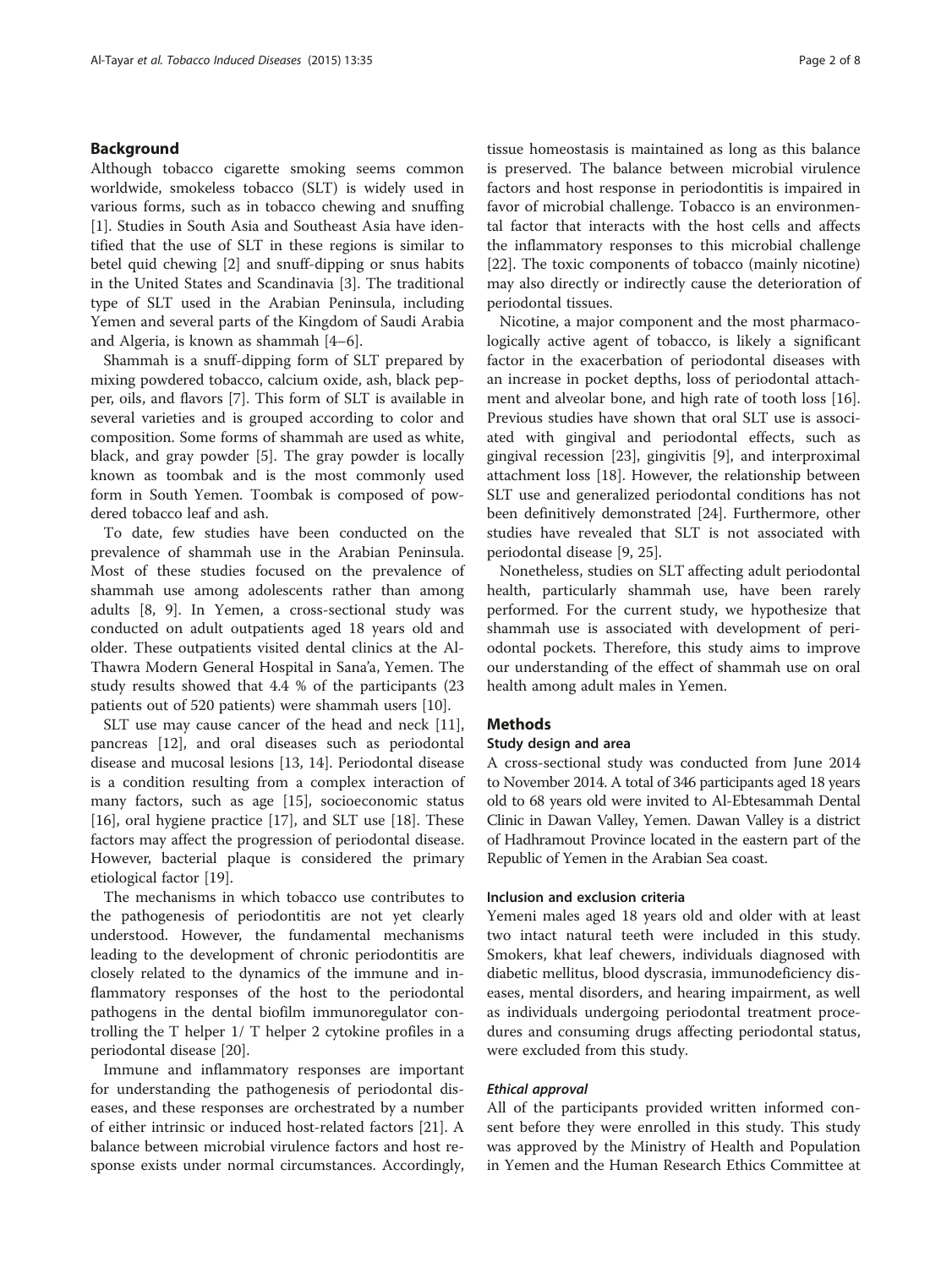Universiti Sains Malaysia (Ref No: (USM/JEPeM/283.2 (6)/Amend.(01). FWA Reg. No: 00007718; IRB Reg. No: 00004494).

## Sampling method

A multi-stage random sampling technique was used to select the study location. On the basis of the list of the people's committee in Dawn Valley, a simple random sampling approach was employed to select the participants for this study (Fig. 1).

### Research questionnaire

A structured questionnaire was designed to record socio-demographic characteristics (age, family income, and education level), oral hygiene practices (daily tooth brushing, daily dental flossing, dental visits, and mouth rinsing with water after shammah use), shammah status (non-user, former user, and current user), frequency of shammah use per day, annual duration of shammah use, and duration of shammah in the mouth per minute. In terms of shammah status, current shammah users were individuals who consumed shammah either daily or occasionally; former users were those who consumed no

shammah for at least a year; non-users were those who have never consumed shammah.

## Oral examination

Before data collection, a calibration exercise was performed to diagnose the periodontal status of 20 shammah users. The kappa score of raters was 0.91 ( $P < 0.001$ ; 95 %)  $CI = 0.74, 1.08$ .

The WHO Community Periodontal Index (CPI) [[26](#page-6-0)] was employed for the clinical assessment of the presence or absence of periodontal pockets using a CPI probe (no. 621). A participant with periodontal pocket depth 4 or 5 mm were given score 3 and participants with periodontal pocket depth > 6 mm were scored 4. CPI scores 3 – 4 were grouped as presence of periodontal pockets. By contrast, participants who had CPI score 0 (healthy periodontium), score 1 (bleeding observed, directly or by using mouth mirror, after sensing with CPI probe), and score 2 (calculus felt during probing but all the black area of the visible) were group as absence of periodontal pockets.

In CPI, dentition is divided into 6 sextants defined by tooth number. For each sextant, the examined index teeth were 17, 16, 11, 26, 27, 47, 46, 31, 36, and 37, in

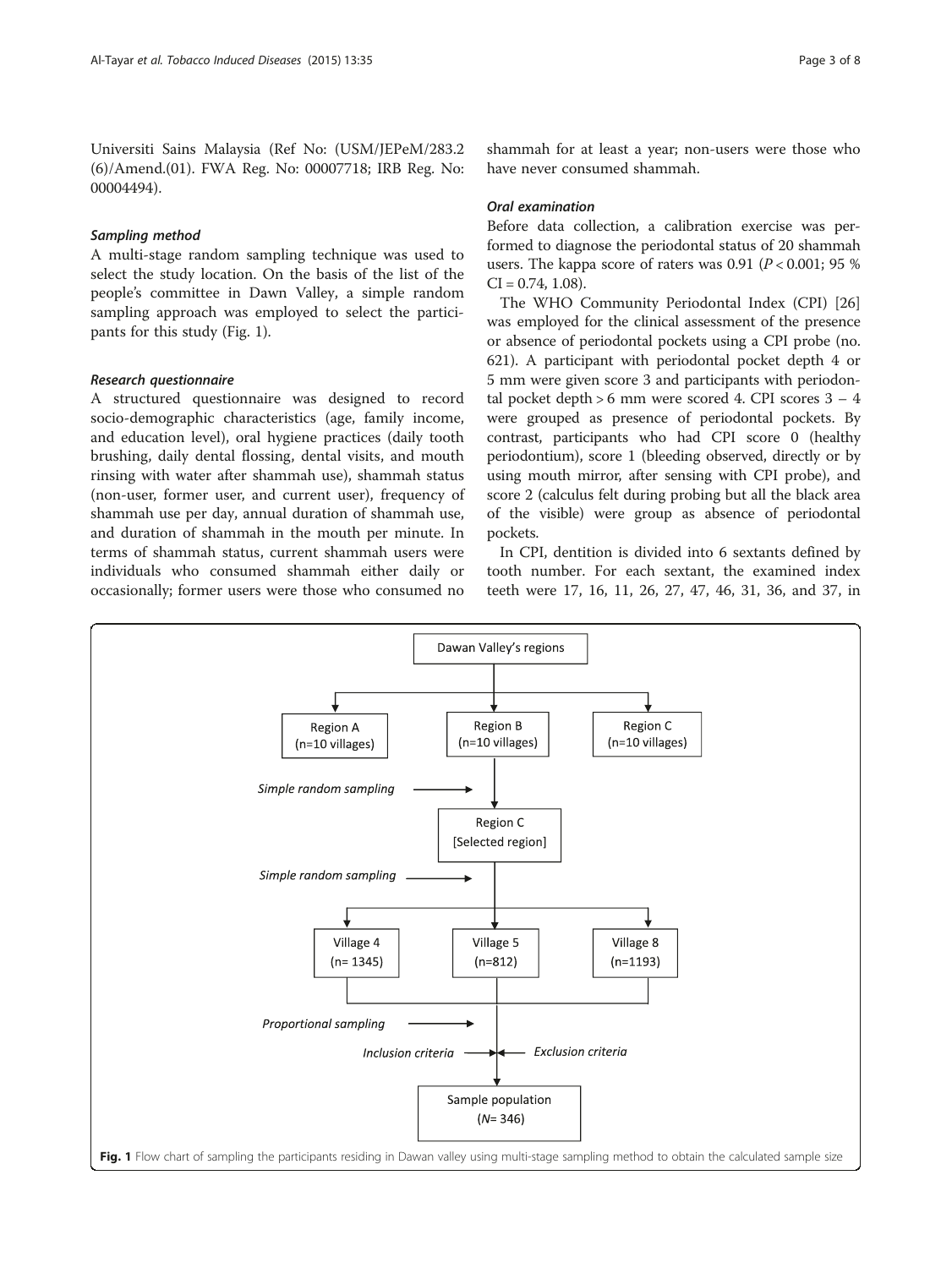which the highest score was recorded. A sextant was examined if two or more teeth were present but not subjected to extraction. The participants underwent a clinical oral examination on a dental chair under good lighting conditions. A trained dental assistant was assigned to handle the equipment's and assist in recording.

#### Statistical analysis

Data entry and analysis were performed by using SPSS 20.0 (IBM, USA). Descriptive data were presented as percentage (%) for categorical variables. The chi-square test was used to assess the significant differences in study groups in terms of the presence of periodontal pockets. Multiple logistic regression analyses was performed to determine the potential factors associated with dependent variable (scores 0–2 of CPI/ scores 3–4 of CPI). The variables were selected and included in the multiple logistic regression analysis model in accordance with the backward step-wise multiple logistic regression method. Multicollinearity and interaction terms were verified. Hosmer–Lemeshow goodness-of-fit test results, classification tables, and area under the receiver operating characteristic curve were obtained to assess the model fitness.

### Results

## Comparison of socio-demographic characteristics of the participants with and without periodontal pockets

Table [1](#page-4-0) shows the socio-demographic characteristics of the participants with and without periodontal pockets. A total of 346 participants were analyzed in the current study. The prevalence of periodontal pocket is 26.6 %. Participants 30 years old and above have significantly higher proportions of periodontal pockets (73.9 %) than patients aged 18–29 years old  $(26.1 \%) (P = 0.043)$ . The proportion of periodontal pocket is higher (62.0 %) among participants who have a family income of equal to or less than YER 20,000 per month ( $P = 0.001$ ). Participants belonging to the lowest level of education have the highest prevalence of periodontal pockets (54.3 %)  $(P = 0.001)$ .

## Comparison of oral hygiene practice of the participants with and without periodontal pocket

Table [1](#page-4-0) shows the distribution of the participants by oral hygiene practices, such as daily tooth brushing, flossing, dental visits, and mouth rinse with water after shammah use in relation to the presence of periodontal pockets. In particular, the prevalence of periodontal pockets (59.8 %) is highest among participants who never brush their teeth after shammah use  $(P = 0.001)$ . The participants who never used dental floss for cleaning their teeth have higher proportions of periodontal pockets (96.7 %) than participants who used dental floss (3.3 %). However, the

difference is not statistically significant ( $P = 0.188$ ). The prevalence of periodontal pocket is higher (56.5 %) among participants who never had dental visits compared with other categories of dental attendance variables. However, no significant association exists between groups even though the prevalence of periodontal pockets is higher (82.1 %) among participants who rinsed their mouth with water after using shammah compared with those who did not use it.

## Comparison of history of shammah use of the participants with and without periodontal pockets

Of total of 248 participants 71.7 % have never used shammah, 30 participants (8.6 %) are former shammah users, and 68 participants (19.7 %) are current shammah users (Table [1](#page-4-0)). The proportion of periodontal pockets is 45.7, 12.0, and 42.4 % among non-shammah users, former shammah users, and current shammah users, respectively. Among the shammah users in this research, the participants who used shammah 6–10 times per day have higher proportions of periodontal pocket (59.0 %) than participants in other groups. However, the difference is statistically insignificant. With regard to the annual duration of shammah use, the participants who have been shammah users for more than10 years have higher proportions of periodontal pockets (64.1 %) than participants in other groups. In terms of duration of shammah use placed in the mouth per minute, the participants who placed shammah in their mouths for more than 5 min have higher proportions of periodontal pockets (92.3 %) than participants in other groups (Table [1](#page-4-0)).

#### Risk indicators associated with periodontal pocket

Multiple logistic regression analysis was performed to determine the risk indicators in development of periodontal pockets. Table [2](#page-5-0) shows significant association between periodontal pocket development and age. Participants aged 30 years old and above have 2.03 times higher odds of developing periodontal pocket than participants aged 18– 29 years when other variables are adjusted. Moreover, participants with family income of YER 20,000 or fewer have 2.35 times higher odds of developing periodontal pockets than participants with higher family income (more than YER 20,000). Participants who previously used shammah have 2.66 times higher odds of developing periodontal pocket than those participants who have never used shammah. Participants who currently use shammah are 6.62 times more likely to develop periodontal pocket than participants who have never used shammah.

## **Discussion**

Population studies on the prevalence of SLT use in the Arabian Peninsula are scarce [\[8](#page-6-0), [10\]](#page-6-0). In this study, the prevalence of SLT use (19.7 %) among adult males is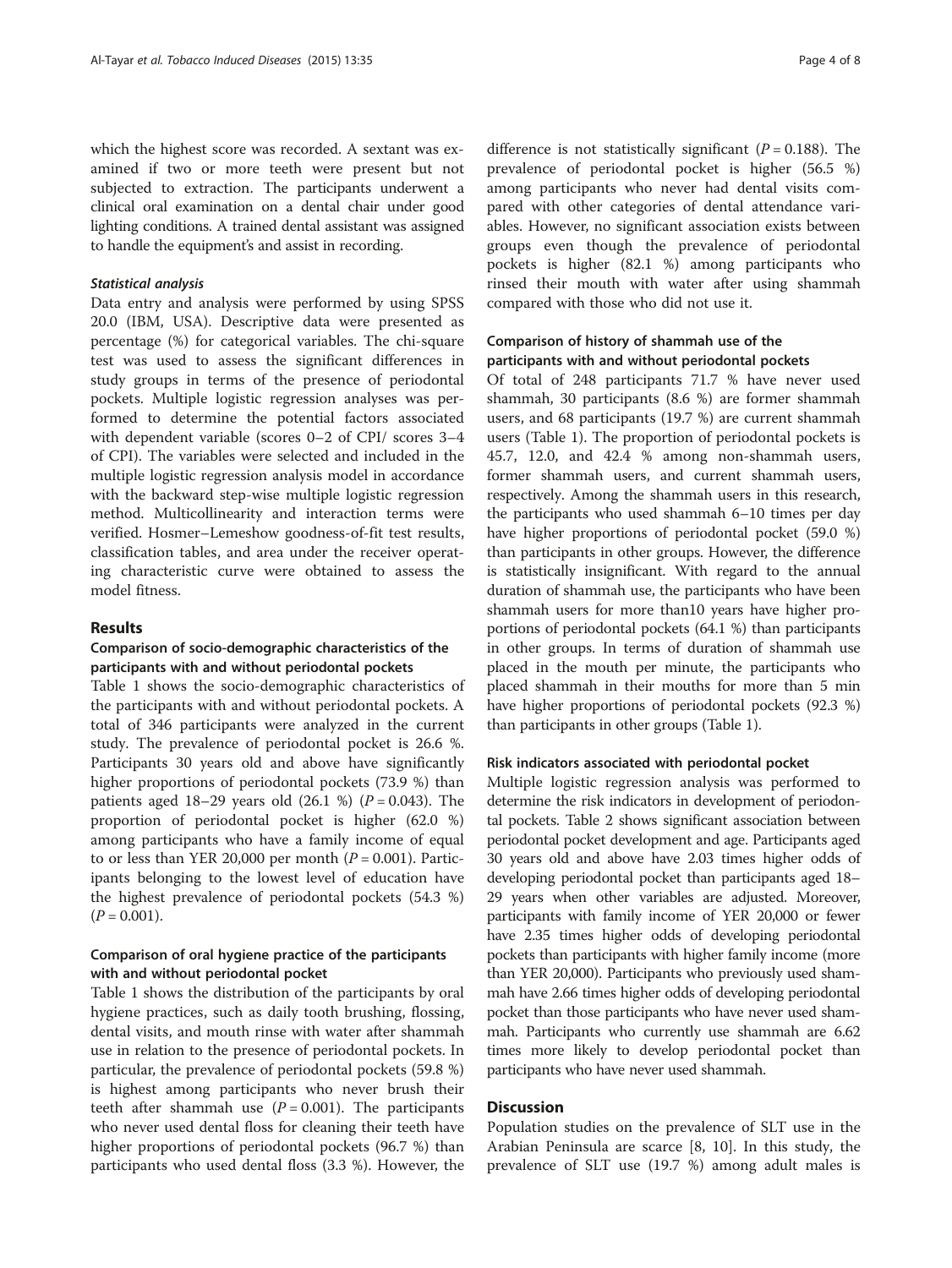| Variable                                   | Periodontal pocket, n (%)          |                        | Total      | $P$ value* |
|--------------------------------------------|------------------------------------|------------------------|------------|------------|
|                                            | Absence <sup>a</sup><br>254 (73.4) | Presenceb<br>92 (26.6) |            |            |
|                                            |                                    |                        |            |            |
| Age in years                               |                                    |                        |            |            |
| $18 - 29$                                  | 96 (37.8)                          | 24 (26.1)              | 120 (34.7) | 0.043      |
| $\geq 30$                                  | 158 (62.2)                         | 68 (73.9)              | 226 (65.3) |            |
| Family income (monthly)                    |                                    |                        |            |            |
| YER More than 20,000                       | 158 (62.2)                         | 35 (38.0)              | 193 (55.8) | 0.001      |
| YER 20,000 or less                         | 96 (37.8)                          | 57 (62.0)              | 153 (44.2) |            |
| Educational level                          |                                    |                        |            |            |
| Tertiary                                   | 73 (28.7)                          | 10 (10.9)              | 83 (24.0)  | 0.001      |
| Non and primary                            | 70 (27.6)                          | 50 (54.3)              | 120 (34.7) |            |
| Secondary                                  | 111 (43.7)                         | 32 (34.8)              | 143 (41.3) |            |
| Oral hygiene practice                      |                                    |                        |            |            |
| Tooth brushing/day                         |                                    |                        |            |            |
| Once or more                               | 111 (43.7)                         | 20 (21.7)              | 131 (37.9) | 0.001      |
| Sometimes                                  | 35 (13.8)                          | 17 (18.5)              | 52 (15.0)  |            |
| Never                                      | 108 (42.5)                         | 55 (59.8)              | 163 (47.1) |            |
| Daily dental flossing                      |                                    |                        |            |            |
| Yes                                        | 18(7.1)                            | 3(3.3)                 | 21(6.1)    | 0.188      |
| No                                         | 236 (92.9)                         | 89 (96.7)              | 325 (93.9) |            |
| Dental attendance                          |                                    |                        |            |            |
| Regularly or occasionally                  | 41 (16.1)                          | 8(8.7)                 | 49 (14.2)  | 0.214      |
| Sometimes                                  | 80 (31.5)                          | 32 (34.8)              | 112 (32.4) |            |
| Never                                      | 133 (52.4)                         | 52 (56.5)              | 185 (53.5) |            |
| Mouth rinse after shammah ( $n = 68$ )     |                                    |                        |            |            |
| Yes                                        | 20 (69.0)                          | 32 (82.1)              | 52 (76.5)  | 0.208      |
| No                                         | 9(31.0)                            | 7(17.9)                | 16(23.5)   |            |
| History of shammah use                     |                                    |                        |            |            |
| Never shammah user                         | 206 (81.1)                         | 42 (45.7)              | 248 (71.7) | 0.001      |
| Former shammah user                        | 19 (7.5)                           | 11 (12.0)              | 30 (8.6)   |            |
| Current shammah user                       | 29 (11.4)                          | 39 (42.4)              | 68 (19.7)  |            |
| Frequency of shammah per day ( $n = 68$ )  |                                    |                        |            |            |
| 1-5 times                                  | 10 (34.5)                          | 8 (20.5)               | 18 (26.5)  | 0.405      |
| 6-10 times                                 | 15 (51.7)                          | 23 (59.0)              | 38 (55.9)  |            |
| $>10$ times                                | 4(13.8)                            | 8(20.5)                | 12 (17.6)  |            |
| Duration of shammah (in year) ( $n = 68$ ) |                                    |                        |            |            |
| $1-5$ years                                | 18 (62.1)                          | 2(5.1)                 | 20 (29.4)  | 0.001      |
| $6-10$ years                               | 9(31.0)                            | 12 (30.8)              | 21 (30.9)  |            |
| >10 years                                  | 2(6.9)                             | 25 (64.1)              | 27 (39.7)  |            |

<span id="page-4-0"></span>Table 1 Comparison of socio-demographic characteristics, oral hygiene practice, and history of shammah use of periodontal and non-periodontal pockets among adult males in Dawan Valley, Yemen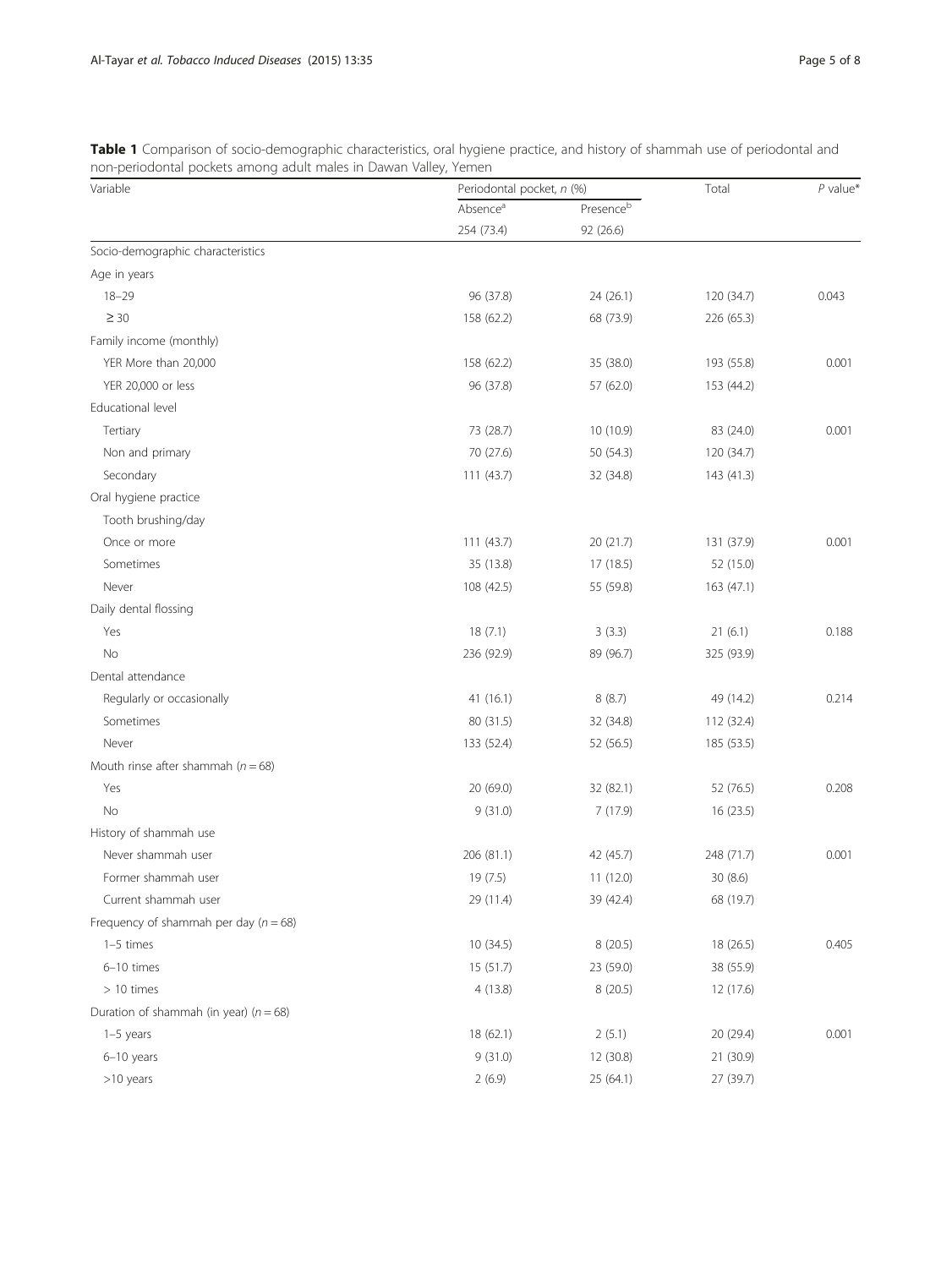| non-periodontal pockets among adult males in Dawan Valley, Yemen (Continued) |          |          |           |       |  |  |  |
|------------------------------------------------------------------------------|----------|----------|-----------|-------|--|--|--|
| Duration of shammah placed in mouth (in minute) ( $n = 68$ )                 |          |          |           |       |  |  |  |
| 1–5 min                                                                      | 8 (27.6) | 3 (7.7)  | 11(16.2)  | 0.028 |  |  |  |
| $>5$ min                                                                     | 21(72.4) | 36(92.3) | 57 (83.8) |       |  |  |  |

<span id="page-5-0"></span>Table 1 Comparison of socio-demographic characteristics, oral hygiene practice, and history of shammah use of periodontal and<br>References that the solution and the probability Denne Vellus Veneze (Centiused) non-periodontal pockets among adult males in Dawan Valley, Yemen (Continued)

Score 0, Healthy gingivae; score 1, Gingival bleeding after probing; score 2, Calculus detected; score 3, Pocket 4 to 5 mm; score 4, Pocket 6 mm or more \*Chi- Square test was applied

<sup>a</sup>CPI scores 0–2;<br><sup>b</sup>CPI scores 3–4

CPI scores 3–4

comparable to previous findings in India (21 %) [\[10](#page-6-0)]. However, this value is higher than the reported value in Saudi Arabia (2.0 %) [\[8](#page-6-0)]. High prevalence of SLT use in this study can be attributed to the rural nature of Dawan Valley. Previous studies have reported high prevalence rates of SLT use in mountainous and rural areas [\[27](#page-6-0)–[29\]](#page-7-0).

Periodontal disease has emerged as a major public health problem and is among the most prevalent chronic diseases leading to tooth loss [[30](#page-7-0)]. Such diseases are serious threats to the prevention of oral diseases in developed and developing countries, including Yemen. Data describing the risk factors associated with periodontal disease, particularly shammah are highly limited in Yemen.

The prevalence of periodontitis in this study is comparable with a study conducted in China (25.9 %) [\[31](#page-7-0)]. However, a higher prevalence of periodontitis (44.69 %) has been recorded in Libya [\[32\]](#page-7-0), but a lower prevalence (15.8 %) was reported among adults in India [[33](#page-7-0)] than that obtained in the present study. This difference can be attributed to sampling size and methods in the studies.

The results of multiple logistic regression analysis reveal that shammah use is a factor that influences the development of periodontal pockets after socio-demographic characteristics and oral hygiene practices have been adjusted. Current shammah users are at greater risk of developing periodontal pocket than former and nonshammah users. The onset of periodontal pockets differs considerably between current and former shammah users. Thus, we conclude that the previous and current use of shammah plays an analogous role in the disappearance of periodontal disease once the shammah use is stopped. Our findings are similar to those of previous studies that report a significant association between periodontal disease and tobacco use [\[18,](#page-6-0) [34, 35](#page-7-0)]. Kumar et al. [\[36\]](#page-7-0) examined 513 dentate adult males to determine the effect of tobacco use on the severity of periodontal disease in India. Their study showed that SLT users are likely to develop periodontal disease than smokers. By contrast, a study conducted in Saudi Arabia revealed that shammah is not a significant risk indicator in development of periodontal

Table 2 Factors associated with periodontal pocket among adult males in Dawan valley, Yemen by multiple logistic regression analyses

| Variable                               | COR <sup>a</sup>  | $P$ - value <sup>a</sup> | AOR <sup>b</sup>  | $P$ - value $b$ |
|----------------------------------------|-------------------|--------------------------|-------------------|-----------------|
|                                        | (95 % CI)         |                          | (95 % C)          |                 |
| Socio-demographic characteristics      |                   |                          |                   |                 |
| Age in years                           |                   |                          |                   |                 |
| $18 - 29$                              | 1.00              |                          | 1.00              |                 |
| $\geq 30$                              | 1.72 (1.01, 2.93) | 0.045                    | 2.03(1.13, 3.65)  | 0.018           |
| Family income                          |                   |                          |                   |                 |
| YER More than 20,000                   | 1.00              |                          | 1.00              |                 |
| YER 20,000 or less                     | 2.68 (1.64, 4.38) | 0.001                    | 2.35 (1.39, 3.99) | 0.001           |
| Shammah status                         |                   |                          |                   |                 |
| Never shammah user                     | 1.00              |                          | 1.00              |                 |
| Former shammah user                    | 2.84 (1.25, 6.40) | 0.001                    | 2.66 (1.15, 6.15) | 0.022           |
| Current shammah user<br>$\overline{a}$ | 6.59 (3.67,11.82) | 0.001                    | 6.62 (3.59,12.21) | 0.001           |

- <sup>a</sup>Simple logistic regression, <sup>b</sup>Multiple logistic regression

- Backward step wise LR multiple logistic regression was applied

- Multicolinearity and interaction term were checked and did not found

- Hosmer-Lemeshow test, (P = 0.865), classification table (overall correctly classified percentage (78.3 %) and area under Receiver Operating Characteristics (ROC) curve (74.1 %) were checked the fit of the model and reported to be fit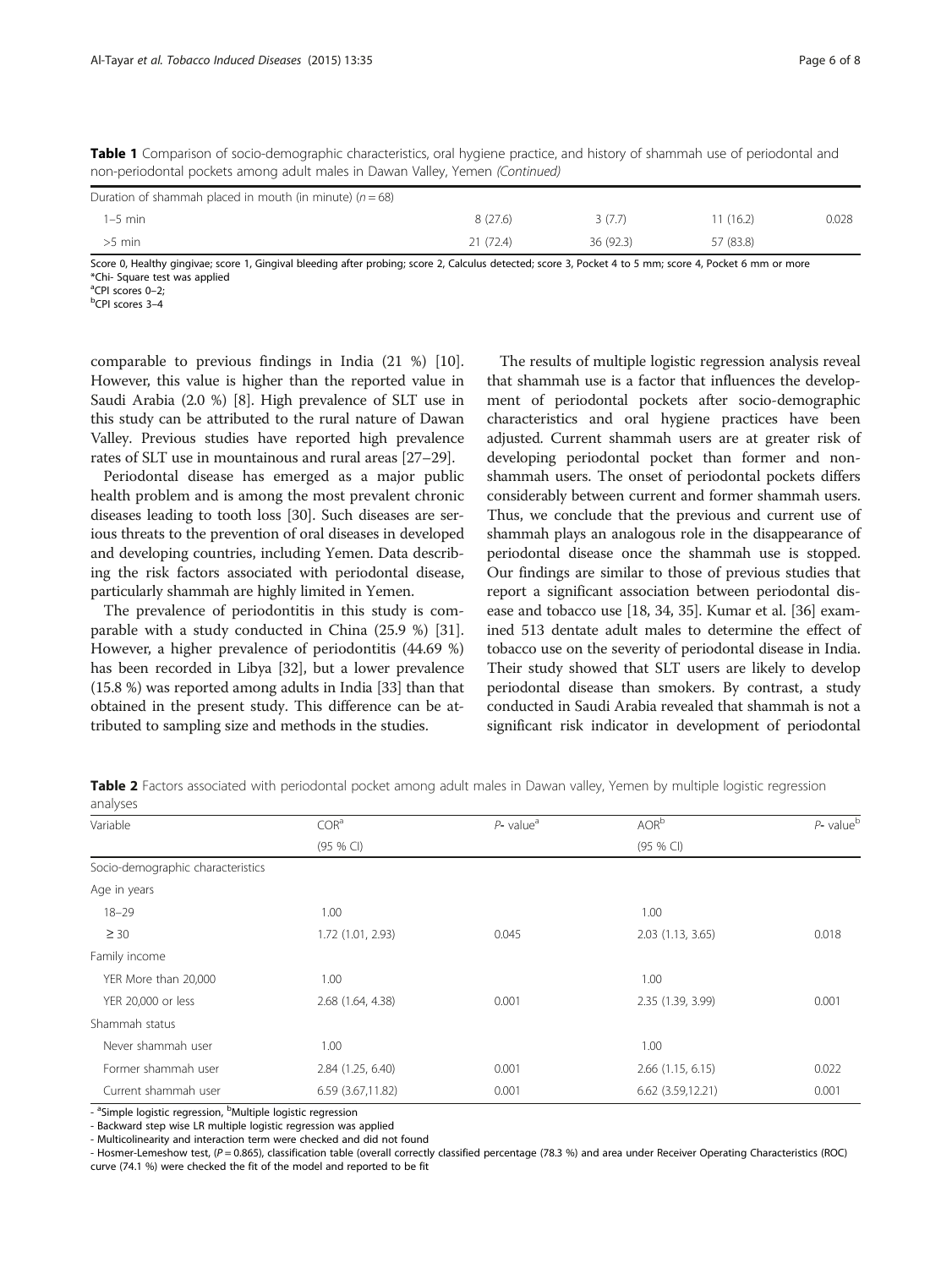<span id="page-6-0"></span>disease [9]. Such contradictory observations may be attributed to several factors, such as differences in the trends of oral SLT practices and in the type of SLT products used by the respective populations.

Previous studies have supported the strong confounding effects of socio-demographic factors on periodontal pocket development [[37, 38](#page-7-0)]. Eke et al. [[39](#page-7-0)] estimated the prevalence, severity, and extent of periodontitis on a sample of 3742 adults aged 30 years old and above. Their study showed that periodontitis increases with age. The study of Gundala and Chava [[40\]](#page-7-0) shows a significant decrease in periodontitis with increasing income. Similarly, the current study highlights the association of age and lower family income with periodontal disease development.

## Conclusion

The prevalence of SLT use is (19.7 %). Using shammah for more than 10 years and placing the shammah in the mouth for more than 5 min are associated with periodontal pockets. Current shammah users as well as former shammah users, individuals age older than 30 years, and low family income group are at high risk in development of periodontal pockets. The findings of the current study highlight the need to develop comprehensive shammah prevention programs and reduce periodontal disease and other shammah-associated diseases.

#### **Abbreviations**

AOR: adjusted odds ratio; CI: confidence interval; COR: crude odds ratio; CPI: community periodontal index; SD: standard deviation; SLT: smokeless tobacco; U.S.: United States; YER: Yemeni Riyal.

#### Competing interests

The authors declare that they have no competing interests.

#### Authors' contributions

BA contributed in data collection, data analysis, data interpretation, and manuscript writing. MMTO contributed to the design of the study and wrote the manuscript. MS contributed in manuscript revision, and MSA contributed in data collection and manuscript revision. All authors read and approved the final manuscript.

#### Acknowledgements

The authors acknowledge the staff of the Al-Ebtesammah Dental Clinic in Dawan Valley, Yemen, who helped make this study a reality.

#### Author details

<sup>1</sup>School of Dental Sciences, Universiti Sains Malaysia, Health Campus, 16150 Kubang Kerian, Kelantan, Malaysia. <sup>2</sup>Department of Periodontology, Faculty of Dentistry, Jazan University, Jazan, Saudi Arabia.

#### Received: 15 July 2015 Accepted: 22 October 2015 Published online: 04 November 2015

#### References

- 1. Layten Davis D, Nielsen MT. Tobacco: production, chemistry and technology. 1 ed. Oxford: Blackwell Science; 1999.
- 2. Gupta P, Ray C. Epidemiology of betel quid usage. Ann Acad Med Singapore. 2004;33 Suppl 4:31–6.
- 3. Axéll TE. Oral mucosal changes related to smokeless tobacco usage: research findings in Scandinavia. Eur J Cancer B Oral Oncol. 1993;29(4):299–302.
- 4. Zhang X, Schmitz W, Gelderblom H, Reichart P. Shammah—induced oral leukoplakia-like lesions. Oral Oncol. 2001;37(7):609–12.
- 5. Scheifele C, Nassar A, Reichart P. Prevalence of oral cancer and potentially malignant lesions among shammah users in Yemen. Oral Oncol. 2007;43(1):42–50.
- 6. Alsanosy RM. Smokeless tobacco (shammah) in saudi arabia: a review of its pattern of use, prevalence, and potential role in oral cancer. Asian Pac J Cancer Prev. 2013;15(16):6477–83.
- 7. Samman MA, Bowen ID, Taiba K, Antonius J, Hannan MA. Mint prevents shamma-induced carcinogenesis in hamster cheek pouch. Carcinogenesis. 1998;19(10):1795–801.
- 8. Al Agili DE, Park HK. The prevalence and determinants of tobacco use among adolescents in Saudi Arabia. J Sch Health. 2012;82(3):131–8.
- 9. Al Agili D, Park H. Oral health status of male adolescent smokeless tobacco users in Saudi Arabia. East Mediterr Health J. 2013;19(8):711–9.
- 10. Hajeb R. Prevalence of oral mucosal lesions and related risk habits in outpatient dental clinics in Malaysia and Yemen. 2010. [http://studentsrepo.um.edu.my/](http://studentsrepo.um.edu.my/3670/2/SECOND_PART._DR._RAJI_MANSOOR._DISSERTATION.pdf) [3670/2/SECOND\\_PART.\\_DR.\\_RAJI\\_MANSOOR.\\_DISSERTATION.pdf.](http://studentsrepo.um.edu.my/3670/2/SECOND_PART._DR._RAJI_MANSOOR._DISSERTATION.pdf) Accessed 22 Feb 2015.
- 11. Zhou J, Michaud DS, Langevin SM, McClean MD, Eliot M, Kelsey KT. Smokeless tobacco and risk of head and neck cancer: Evidence from a case–control study in New England. Int J Cancer. 2013;132(8):1911–7.
- 12. Boffetta P, Aagnes B, Weiderpass E, Andersen A. Smokeless tobacco use and risk of cancer of the pancreas and other organs. Int J Cancer. 2005;114(6):992–5.
- 13. Singh G, Rizvi I, Gupta V, Bains VK. Influence of smokeless tobacco on periodontal health status in local population of north India: A crosssectional study. Dent Res J. 2011; doi[:10.4103/1735-3327.86045](http://dx.doi.org/10.4103/1735-3327.86045).
- 14. Lesan S, Nosratzehi T, Ousia M, Arbabikalati F, Pourmardan E. The Correlation between the Frequency of Oral Lesions and the Amount of Smokeless Tobacco Usage in Patients Referred to Oral Medicine Department of Zahedan Dental School. J Dent (Shiraz). 2014;15(2):81–5.
- 15. Mahmud SZ, Alif SM, Tarafder MA, Hossain SM. The Correlation between Periodontal Diseases and Chronological Age among Type 2 Diabetes Mellitus Patients attending at National Healthcare Network (NHN) Mirpur Centre, Dhaka, Bangladesh. Birdem Med J. 2013. [http://banglajol.info/](http://banglajol.info/index.php/BIRDEM/article/view/17209) [index.php/BIRDEM/article/view/17209](http://banglajol.info/index.php/BIRDEM/article/view/17209)
- 16. Kamath DG, Verma B, Kamath S. Effect Of Socioeconomic Status On Periodontal Health Of a Population in Mangalore. Natl J Integr Res Med. 2012;3(4):121–5.
- 17. Hopcraft MS, Morgan MV, Satur JG, Wright F, Darby IB. Oral hygiene and periodontal disease in Victorian nursing homes. Gerodontology. 2012; doi[:10.1111/j.1741-2358.2010.00448.x](http://dx.doi.org/10.1111/j.1741-2358.2010.00448.x).
- 18. Fisher M, Taylor G, Tilashalski K. Smokeless tobacco and severe active periodontal disease, NHANES III. J Dent Res. 2005;84(8):705–10.
- 19. Listgarten M. The role of dental plaque in gingivitis and periodontitis. J Clin Periodontol. 1988; doi[:10.1111/j.1600-051X.1988.tb01019.x](http://dx.doi.org/10.1111/j.1600-051X.1988.tb01019.x).
- 20. Gemmell E, Seymour GJ. Immunoregulatory control of Th1/Th2 cytokine profiles in periodontal disease. Periodontology 2000. 2004;35(1):21–41.
- 21. Taubman MA, Valverde P, Han X, Kawai T. Immune response: the key to bone resorption in periodontal disease. J Periodontol. 2005;76 Suppl 11:2033–41.
- 22. Palmer RM, Wilson RF, Hasan AS, Scott DA. Mechanisms of action of environmental factors–tobacco smoking. J Clin Periodontol. 2005;32 Suppl 6:180–95.
- 23. Montén U, Wennström JL, Ramberg P. Periodontal conditions in male adolescents using smokeless tobacco (moist snuff). J Clin Periodontol. 2006;33(12):863–8.
- 24. Wouters F, Salonen L, Frithiof L, Hellden L. Significance of some variables on interproximal alveolar bone height based on cross-sectional epidemiologic data. J Clin Periodontol. 1993;20(3):199–206.
- 25. Kallischnigg G, Weitkunat R, Lee PN. Systematic review of the relation between smokeless tobacco and non-neoplastic oral diseases in Europe and the United States. BMC Oral Health. 2008;8(1):13.
- 26. World Health Organization. Oral health survey-basic method 4th edition. 1997. [http://www2.paho.org/hq/dmdocuments/2009/OH\\_st\\_Esurv.pdf.](http://www2.paho.org/hq/dmdocuments/2009/OH_st_Esurv.pdf) Accessed 22 May 2015.
- 27. Neufeld K, Peters D, Rani M, Bonu S, Brooner R. Regular use of alcohol and tobacco in India and its association with age, gender, and poverty. Drug Alcohol Depend. 2005;77(3):283–91.
- 28. Sreeramareddy CT, Ramakrishnareddy N, Kumar H, Sathian B, Arokiasamy J. Prevalence, distribution and correlates of tobacco smoking and chewing in